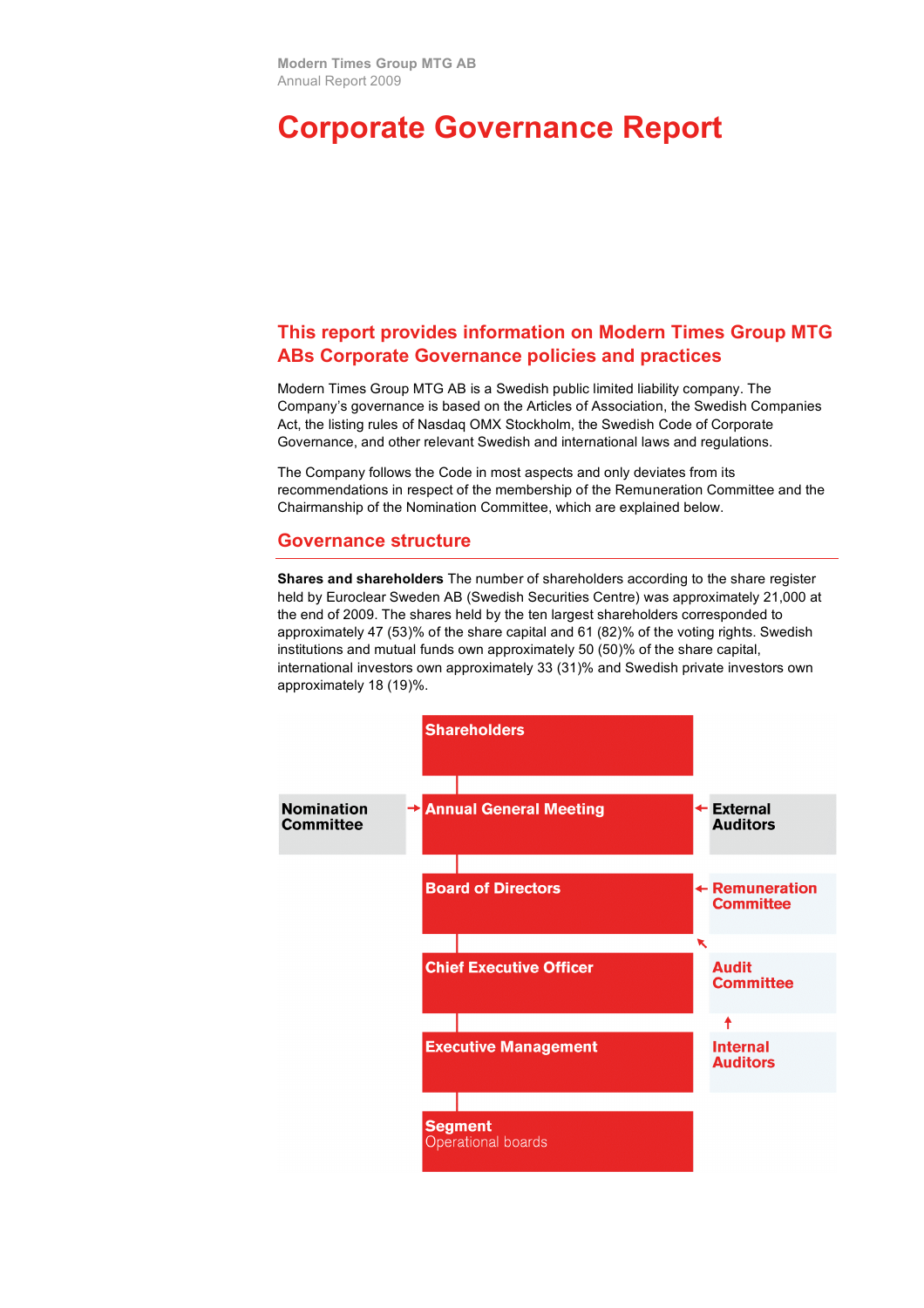The share capital consists of Class A, Class B and Class C shares. The holder of one Class A share is entitled to ten votes. Holders of Class B and Class C shares are entitled to one vote for each share. The Class A and B shares entitle the holder to the same proportion of assets and earnings and carry equal rights in terms of dividends. The holder of a Class C share is not entitled to dividends. For further information about the Company's shares, see Directors' Report.

Information regularly provided to shareholders includes interim reports and full year reports, Annual Reports and press releases on significant events occurring during the year. All reports, press releases and other information can be found on MTG's website www.mtg.se.

**Annual General Meeting** The Annual General Meeting is the highest decision-making body in a limited liability company and it is at the Annual General Meeting where all shareholders can exercise their right to decide on issues affecting the Company and its operations.

The authority and work of the Annual General Meeting are primarily based on the Companies Act and the Code as well as on the Articles of Association adopted by the Annual General Meeting.

The Annual General Meeting of shareholders shall be held within six months after the end of the financial year. At the Annual General Meeting, resolutions shall be passed with respect to the adoption of the income statement and balance sheet as well as the consolidated income statement and statement of financial position, the disposition of the Company's earnings according to the adopted balance sheet, the discharge of liability for the Board of Directors and the Chief Executive Officer, appointment of the Board of Directors and their Chairman and the Company's auditors, and certain other matters provided for by law and the Articles of Association.

Shareholders wishing to have matters considered at the Annual General Meeting should submit their proposals in writing at least seven weeks before the Annual General Meeting in order to guarantee that their proposals may be included in the notice to the Meeting. Details on how and when to submit proposals to MTG can be found on www.mtg.se.

Shareholders who wish to participate in the Annual General Meeting must be duly registered as such with Euroclear Sweden AB. The shareholders may then attend and vote at the meeting in person or by proxy. A shareholder wishing to attend the Annual General Meeting must notify MTG of his or her intention to attend. The manner in which to notify MTG can be found in the notice convening the Annual General Meeting.

Those shareholders, who cannot attend the Annual General Meeting in person and wish to be represented by a proxy, must authorise the proxy by issuing a power of attorney. If such power of attorney is issued by a legal entity, an attested copy of the certificate of registration must be attached. The power of attorney and certificate of registration may not be issued more than one year before the date of the Annual General Meeting. The original power of attorney and the certificate of registration, where applicable, are to be sent to Modern Times Group MTG AB, c/o Computershare AB, P.O. Box 610, SE-182 16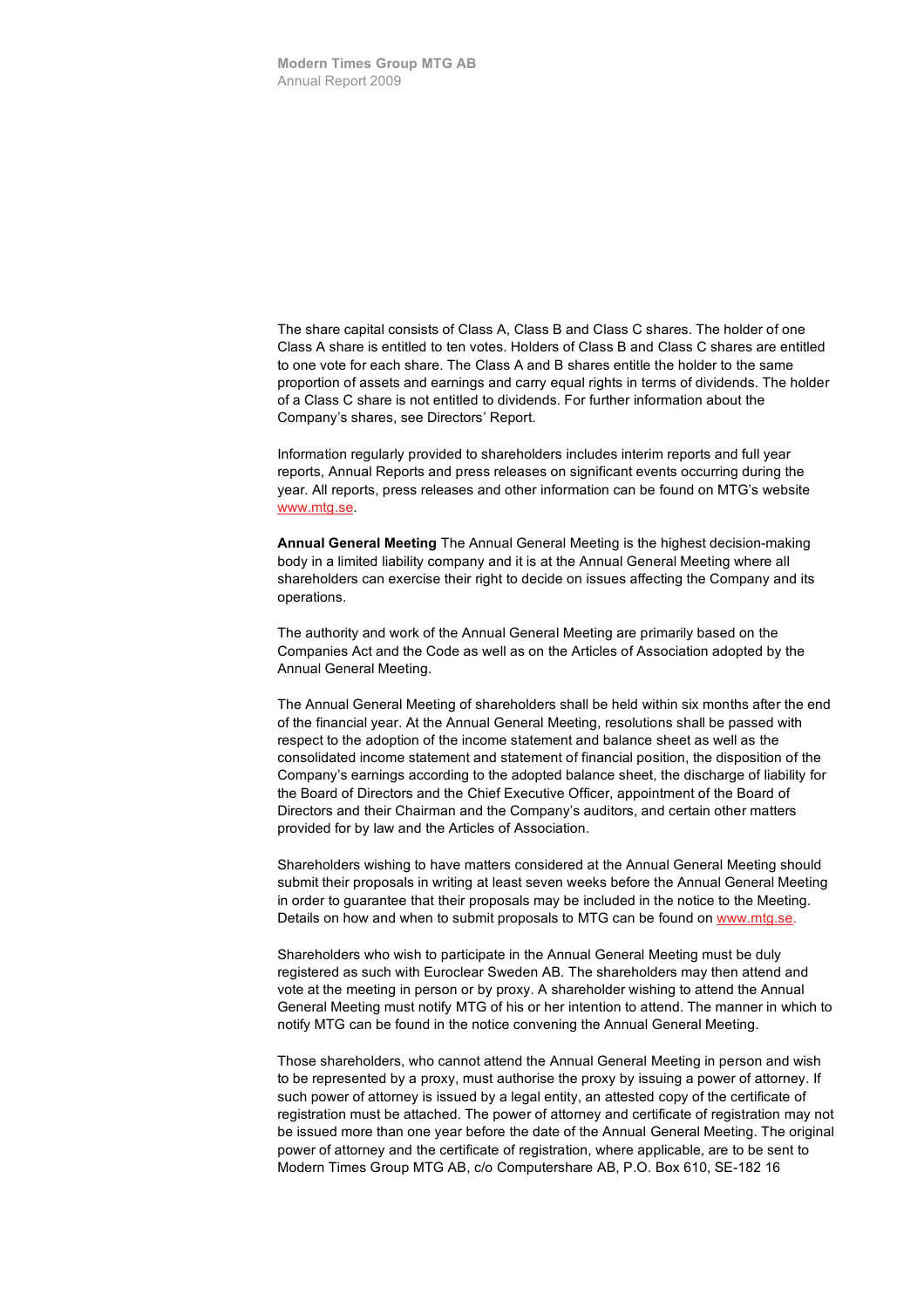Danderyd, Sweden, well in advance of the Meeting. The form to use for a power of attorney can be found on Modern Times Group MTG AB's website www.mtg.se.

The Annual General Meeting for the 2009 financial year will be held on 17 May 2010 in Stockholm.

#### **Nomination procedure**

**The Nomination Committee** The Nomination Committee's tasks include:

- To evaluate the Board of Directors' work and composition
- To submit proposals to the Annual General Meeting regarding the election of Board Directors and the Chairman of the Board
- To prepare proposals regarding the election of Auditors in cooperation with the Audit Committee (when appropriate)
- To prepare proposals regarding the fees to be paid to Board Directors and to the Company's Auditors
- To prepare proposals for the Chairman of the Annual General Meeting
- To prepare proposals for the administration and order of appointment of the Nomination Committee for the Annual General Meeting.

Following a resolution of the Annual General Meeting of Modern Times Group MTG AB in May 2009, a Nomination Committee was established, consisting of major shareholders in Modern Times Group MTG AB with Cristina Stenbeck as convener. The committee comprises Cristina Stenbeck on behalf of Investment AB Kinnevik, Marianne Nilsson on behalf of Swedbank Robur fonder, Peter Lindell on behalf of AMF Pension and Hans Ek on behalf of SEB Fonder. Together, the members of the Nomination Committee represent more than 50% of the voting rights in Modern Times Group MTG AB. The members of the Nomination Committee do not receive any remuneration for their work.

The Nomination Committee will submit a proposal for the composition of the Board of Directors and Chairman of the Board to be presented to the 2010 Annual General Meeting for approval. Shareholders wishing to propose candidates for election to the Modern Times Group MTG AB Board of Directors should submit their proposals in writing.

The Member of the Board, Cristina Stenbeck, has been appointed Chairman of the Nomination Committee, an appointment that deviates from what the Code prescribes. The other members of the Nomination Committee have declared their decision regarding election of the Chairman of the Nomination Committee as being in the Company's and shareholders' best interest and a natural consequence of Cristina Stenbeck representing the Company's largest shareholders.

**The Board of Directors as at 31 December 2009** The Board of Directors of Modern Times Group MTG AB comprises eight Non-Executive Directors. The members of the Board of Directors are David Chance, Asger Aamund, Mia Brunell Livfors, Simon Duffy, Alexander Izosimov, Michael Lynton, David Marcus, and Cristina Stenbeck. The Board of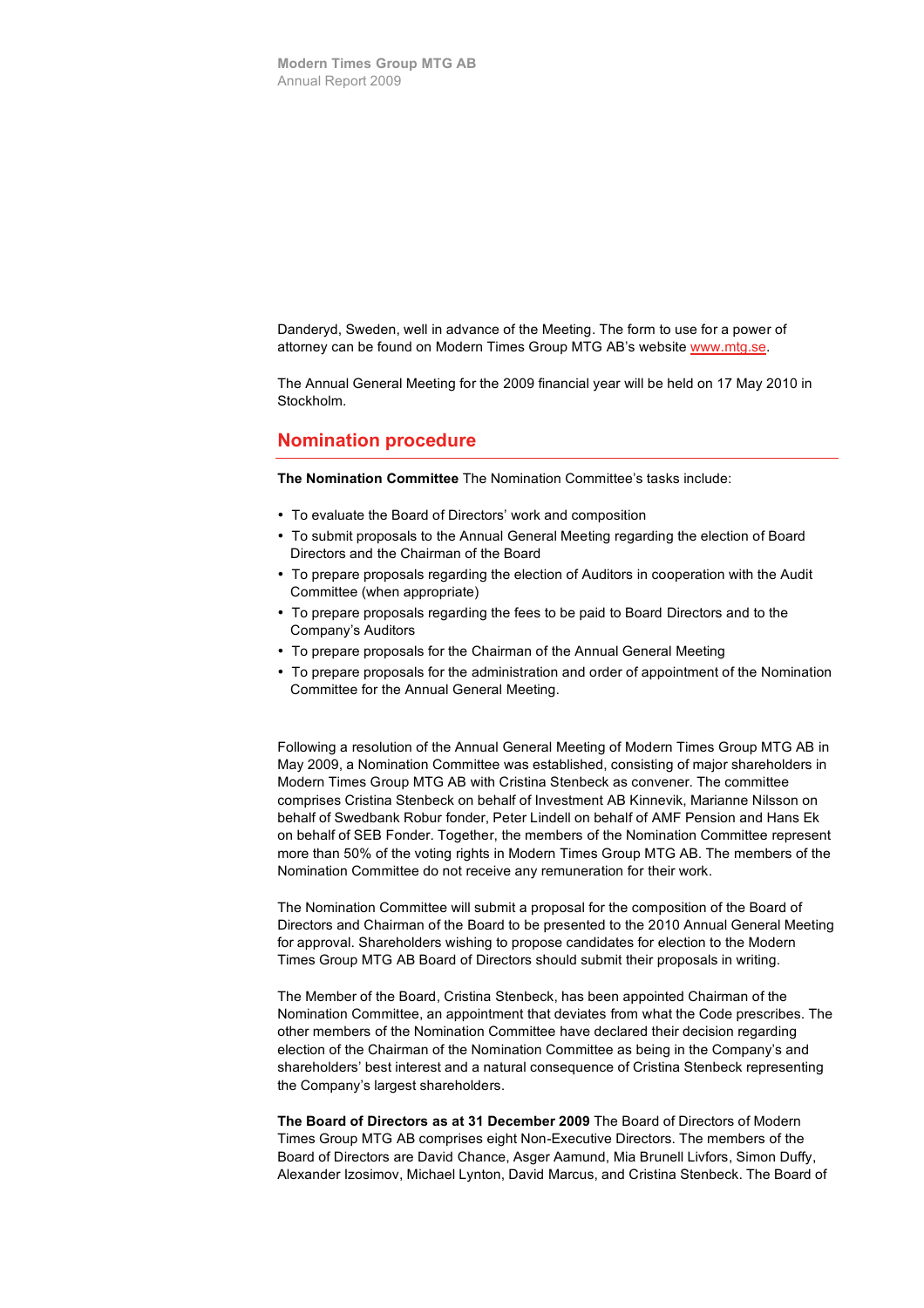Directors and its Chairman, David Chance, were re-elected at the Company's Annual General Meeting of Shareholders on 11 May 2009, with the exception of Michael Lynton who was elected for the first time at the 2009 Annual General Meeting replacing Pelle Törnberg. Biographical information on each Board member is provided on pages 6-8 of this report.

**Responsibilities and duties of the Board of Directors** The Board of Directors is constituted to provide effective support for, and control of, the activities of the Executive Management of the Company. The Board has adopted working procedures for its internal activities which include rules pertaining to the number of Board meetings to be held, the matters to be handled at such regular Board meetings, and the duties of the Chairman. The work of the Board is also governed by rules and regulations which include the Companies Act, the Articles of Association, and the Code.

In order to carry out its work more effectively, the Board has appointed a Remuneration Committee and an Audit Committee with special tasks. These committees handle business within their respective areas and present recommendations and reports on which the Board may base its decisions and actions. However, all members of the Board have the same responsibility for decisions made and actions taken, irrespective of whether issues have been reviewed by such committees or not.

The Board has also adopted procedures for instructions and mandates to the Chief Executive Officer. These procedures require that investments in non-current assets of more than SEK 2,000,000 have to be approved by the Board. The Board also has to approve large-scale programming investments and other significant transactions including acquisitions and closures or disposals of businesses. In addition, the Board has also issued written instructions specifying when and how information, which is required in order to enable the Board to evaluate the Group's and its subsidiaries' financial positions, should be reported.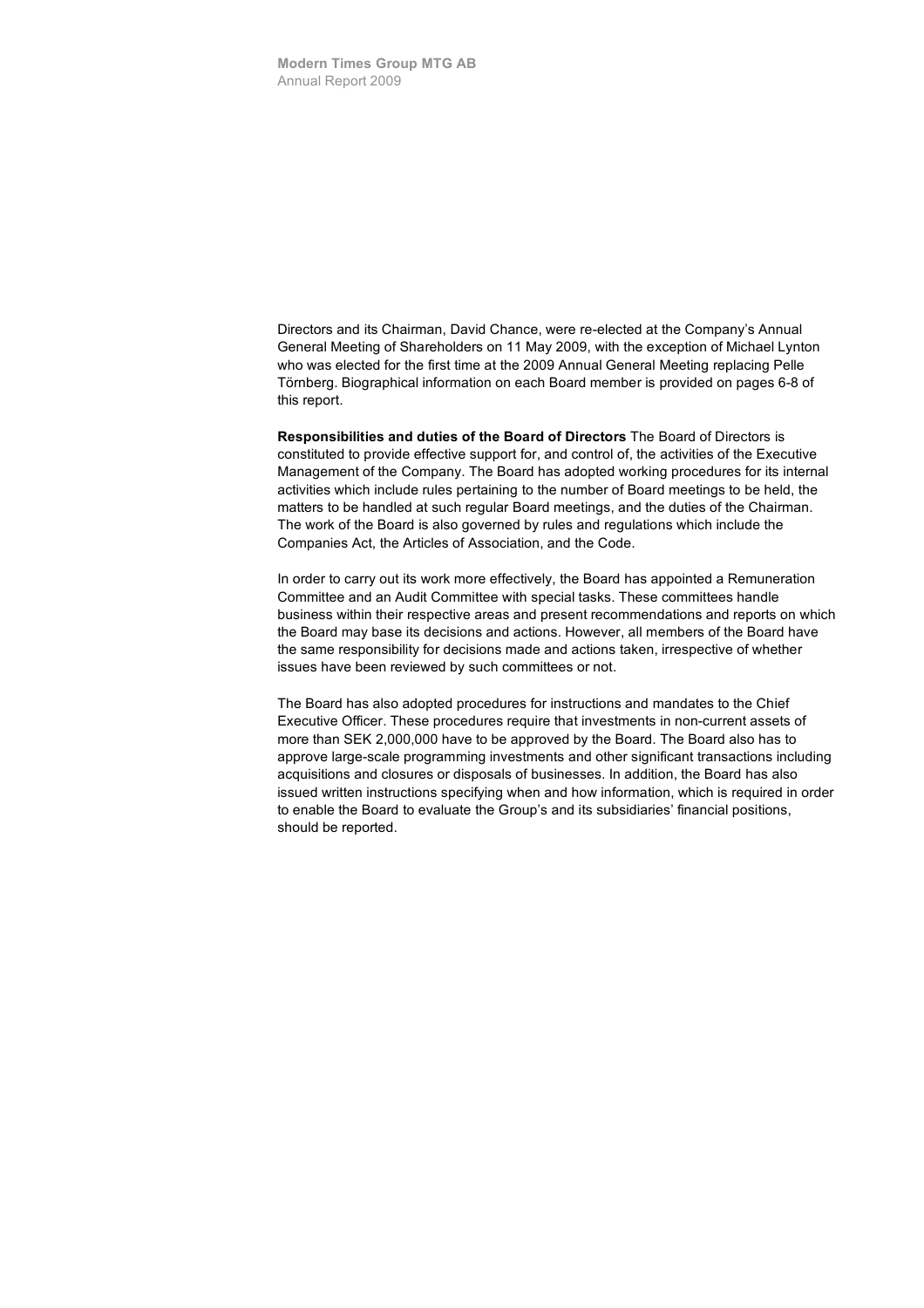### **Board of Directors during 2009**

|  | <b>Name</b>         | <b>Position</b>  | <b>Born</b> | Nationality             | Elected | Independent<br>to major<br>shareholders | Independent<br>to company<br>and its<br>management | Remuneration<br>Committee | Audit<br>Committee |
|--|---------------------|------------------|-------------|-------------------------|---------|-----------------------------------------|----------------------------------------------------|---------------------------|--------------------|
|  | David Chance        | Chairman         | 1957        | <b>British</b>          | 1998    | Yes                                     | Yes                                                | Member                    |                    |
|  | Asger Aamund        | Member           | 1940        | Danish                  | 2000    | Yes                                     | Yes                                                | Member                    |                    |
|  | Mia Brunell Livfors | Member           | 1965        | Swedish                 | 2007    | No                                      | No                                                 | Member                    |                    |
|  | Simon Duffy         | Member           | 1949        | <b>British</b>          | 2008    | Yes                                     | Yes                                                |                           | Chairman           |
|  | Alexander Izosimov  | Member           | 1964        | Russian                 | 2008    | Yes                                     | Yes                                                |                           | Member             |
|  | Michael Lynton      | Member           | 1960        | American<br>and British | 2009    | Yes                                     | Yes                                                |                           | Member             |
|  | David Marcus        | Member           | 1965        | American                | 2004    | Yes                                     | Yes                                                | Chairman                  | Former<br>member   |
|  | Cristina Stenbeck   | Member           | 1977        | American<br>and Swedish | 2003    | No                                      | Yes                                                |                           |                    |
|  | Pelle Törnberg      | Former<br>member | 1956        | Swedish                 | 2000    | Yes                                     | Yes                                                |                           |                    |
|  |                     |                  |             |                         |         |                                         |                                                    |                           |                    |

Mia Brunell Livfors is not independent of the Company and its management due to her appointment to the Board of Directors of Transcom Worldwide S.A., a significant supplier of call centre services (CRM) to MTG. Cristina Stenbeck became independent of the company and management as of 27 May 2009 when she stepped down from the Board of Directors of Transcom WorldWide S.A., a significant supplier of call centre services (CRM) to MTG, at their AGM.

# **Board working procedures**

**Remuneration Committee** The Remuneration Committee comprises David Marcus as Chairman and Asger Aamund, David Chance, and Mia Brunell Livfors. The Board of Directors commissions the work of the Remuneration Committee. The responsibilities of the Remuneration Committee include issues related to salaries, pension plans, bonus programmes and the employment terms for the Chief Executive Officer and Executive Management within MTG. The Committee also advises the Board on long-term incentive schemes.

Mia Brunell Livfors' seat on the Remuneration Committee does not comply with the Code, which requires that only Directors who are independent of the Company and its Executive Management should sit on the Remuneration Committee. The Directors however consider that it is in the best interest of the Group that an exception be made in this respect because Mia Brunell Livfors is a shareholder representative on the Board of MTG with significant experience in establishing and defining remuneration principles across many listed companies. The Remuneration Committee is still comprised of a majority of independent Directors. David Marcus replaced Asger Aamund as chairman in 2009.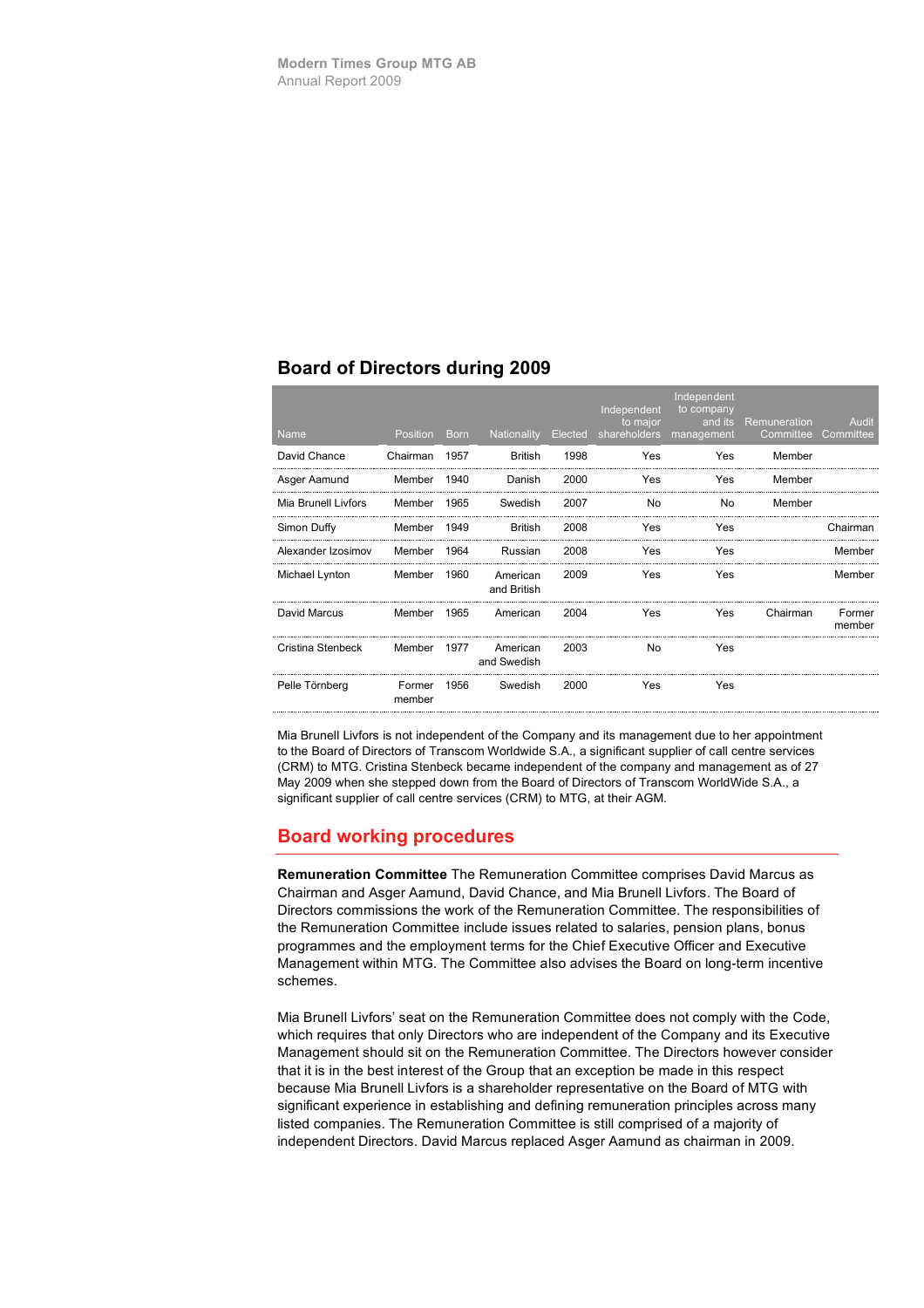**Audit Committee** The Audit Committee comprises Simon Duffy as Chairman, Alexander Izosimov and Michael Lynton. The Audit Committee's responsibility is to maintain the working relationship with the Company's auditors, to keep themselves informed about the work of the external auditors, as well as to review the Group's financial reporting procedures. The Audit Committee focuses on ensuring quality and accuracy in financial reporting, changes in accounting policies when applicable, the internal controls, risk assessment, the qualification and independence of the auditors, adherence to prevailing rules and regulations and, where applicable, transactions with related parties. Michael Lynton replaced David Marcus as a member in 2009.

**Remuneration to Board members** The remuneration of the Board members is proposed by the Nomination Committee, comprising the Company's largest shareholders and approved by the Annual General Meeting. The Nomination Committee proposal is based on benchmarking of peer group company compensation and company size. Information on the remuneration of Board members is provided in Note 25 to the Accounts in this Report. Board members do not participate in the Group's incentive schemes. One Board member has stock options from previous employment in MTG.

**Work of the Board during 2009** The Board reviewed the financial position of Modern Times Group MTG AB and the Group on a regular basis during the year. The Board also regularly dealt with matters involving acquisitions, the establishment of new operations, and matters related to investments in programming and non-current assets. The Board of Directors also reviewed the Group's strategies and forward development plans.

The Board of Directors had 6 ordinary meetings and 1 extraordinary meeting during 2009.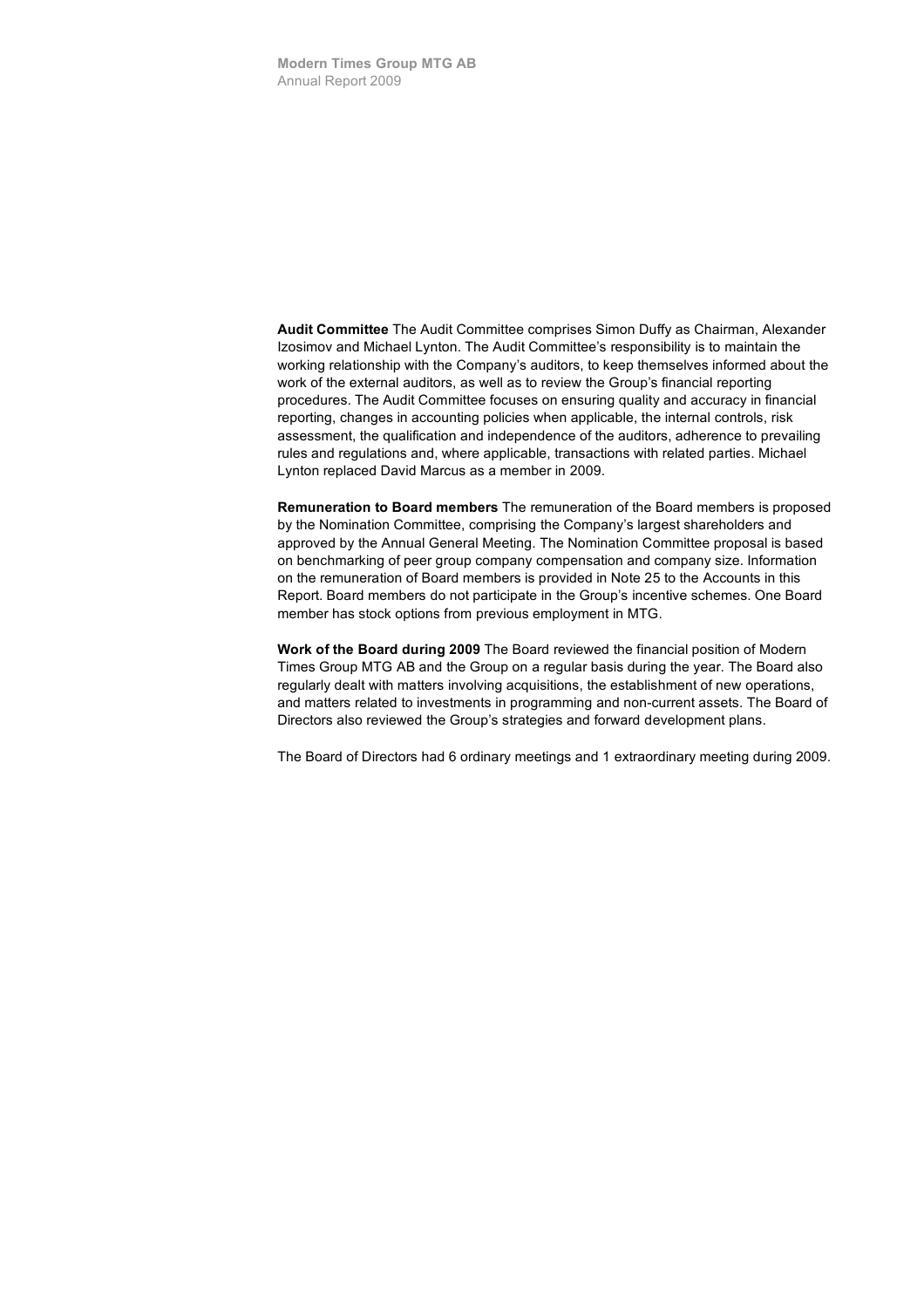### **Attendance at Board and Committee Meetings**

| <b>Board of Directors</b>                         | <b>Board</b><br>meetings | Committee | <b>Audit</b> Remuneration<br>Committee |
|---------------------------------------------------|--------------------------|-----------|----------------------------------------|
| Meetings before the Annual General Meeting 11 May | 2                        |           |                                        |
| Meetings after the Annual General Meeting 11 May  | 5                        |           |                                        |
| Total number of meetings                          |                          | З         |                                        |
| David Chance, Chairman                            | 7/7                      |           | 3/4                                    |
| Asger Aamund                                      | 6/7                      |           | 4/4                                    |
| Mia Brunell Livfors                               | 7/7                      |           | 4/4                                    |
| Simon Duffy                                       | 7/7                      | 3/3       |                                        |
| Alexander Izosimov                                | 7/7                      | 3/3       |                                        |
| Michael Lynton (as of 11 May 2009)                | 3/5                      | 2/2       |                                        |
| David Marcus                                      | 717                      |           |                                        |
| Cristina Stenbeck                                 | 6/7                      |           |                                        |
| Pelle Törnberg (until 11 May 2009)                | 212                      |           |                                        |

# **External auditors**

The Company's auditors are elected by the Annual General Meeting for a period of four years. The two current auditors were elected at the 2006 and 2007 Annual General Meetings respectively. KPMG was last elected as MTG's lead auditor in 2006 and has been external auditor since 1997. Carl Lindgren, authorised public accountant, is responsible for the audit of the Company on behalf of KPMG since 2002. Election of the auditor will be made at the 2010 Annual General Meeting. The second auditor is Ernst & Young with authorised public accountant Erik Åström responsible since 2005. Ernst & Young was last elected as second auditor in 2007. The next election of the second auditor will be at the 2011 Annual General Meeting. Ernst & Young has served as co auditor since 1997.

The auditors report their findings to the shareholders by means of the auditors' report, which is presented to the Annual General Meeting. In addition, the auditors report detailed findings at each of the ordinary meetings of the Audit Committee and to the full Board once a year.

KPMG provided certain additional services for the years 2007, 2008 and 2009. These services comprised advice on the preparation and implementation of internal control testing and reporting procedures, and other assignments of a similar kind and closely related to the auditing process. Ernst & Young provided tax counselling services during 2007, 2008 and 2009.

Audit assignments have involved the examination of the annual report and financial accounting, the administration by the Board and the CEO, other tasks related to the duties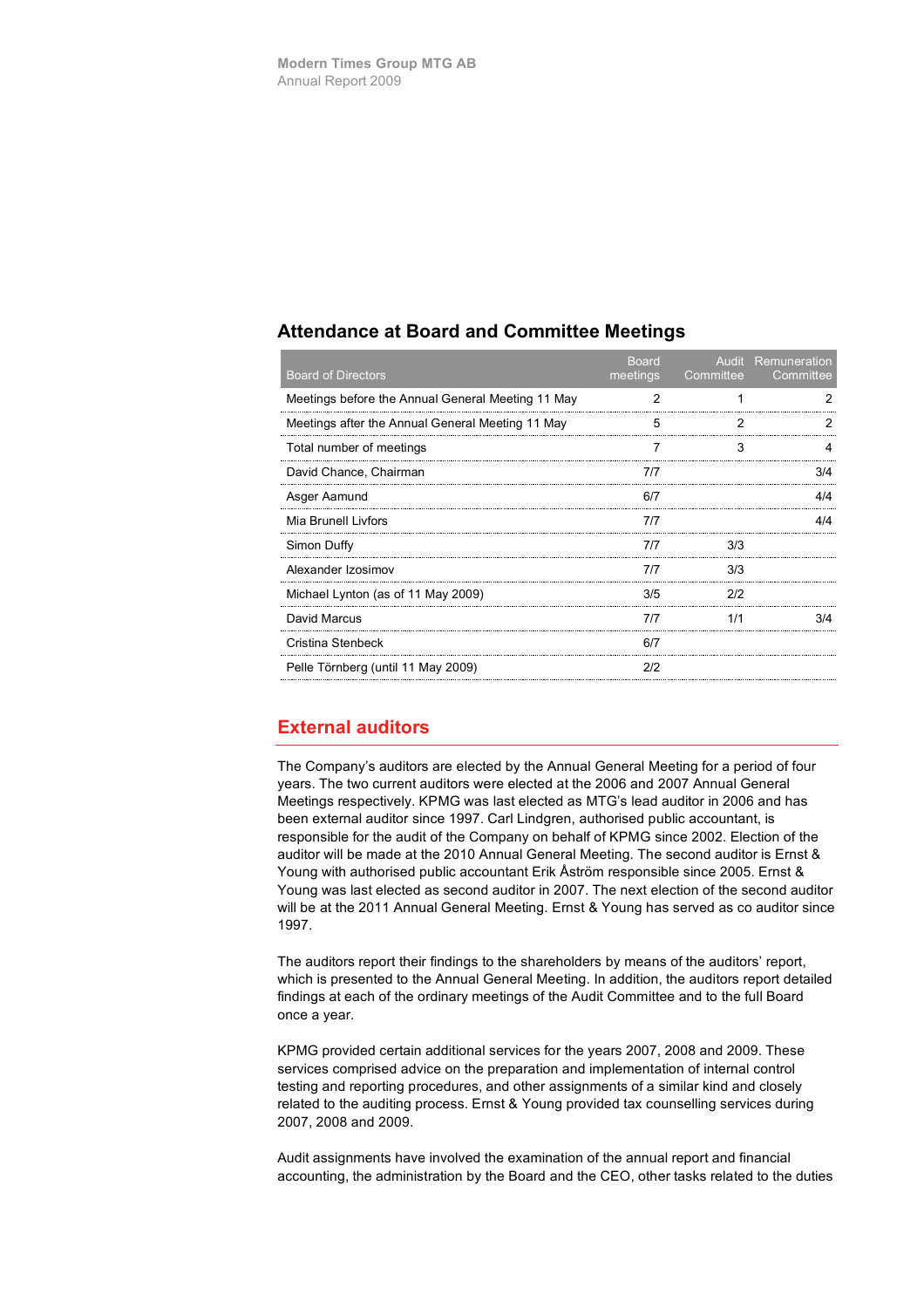of a company auditor and consultation or other services which may result from observations noted during such examination or the implementation of such other tasks. All other tasks are defined as other assignments.

For more detailed information concerning the auditors' fees, see Note 26 of the notes to the consolidated financial statements.

#### **Executive Management**

MTG's Executive Management comprises the Chief Executive Officer (CEO), the Chief Financial Officer (CFO), Chief Operating Officer (COO), and other key executives. Biographical information on each executive is provided on pages 9–12 of this report.

**Chief Executive Officer** The CEO is responsible for the ongoing management of the Company in accordance with the guidelines and instructions established by the Board.

The CEO and the Executive Management team, supported by the various employee functions, are responsible for the adherence to the Group's overall strategy, financial and business control, financing, capital structure, risk management and acquisitions. Among other tasks, this includes preparation of financial reports and communication with the stock market and other issues. The Company guidelines and policies issued include financial control, communication, brands, business ethics and personnel policies.

There is an operational board for each of the segments The Chief Executive Officer chairs the operational board meetings, which are attended by the Executive Management of the relevant business segments and the Chief Financial Officer and the Chief Operating Officer.

**Executive remuneration** The current guiding principles for executive remuneration and the proposals for 2010 are described in the Directors' Report.

The remuneration paid to the Group's Executive Management, as well as information about the beneficial ownership of the Company shares and other financial instruments are set out in Note 25 to the Accounts of this report.

**Share based long-term incentive plans** The Group has five outstanding share based long-term incentive programmes, decided upon in 2005, 2006, 2007, 2008 and 2009. For information about these programmes, see Note 25 to the Accounts of this report and the MTG website at www.mtg.se.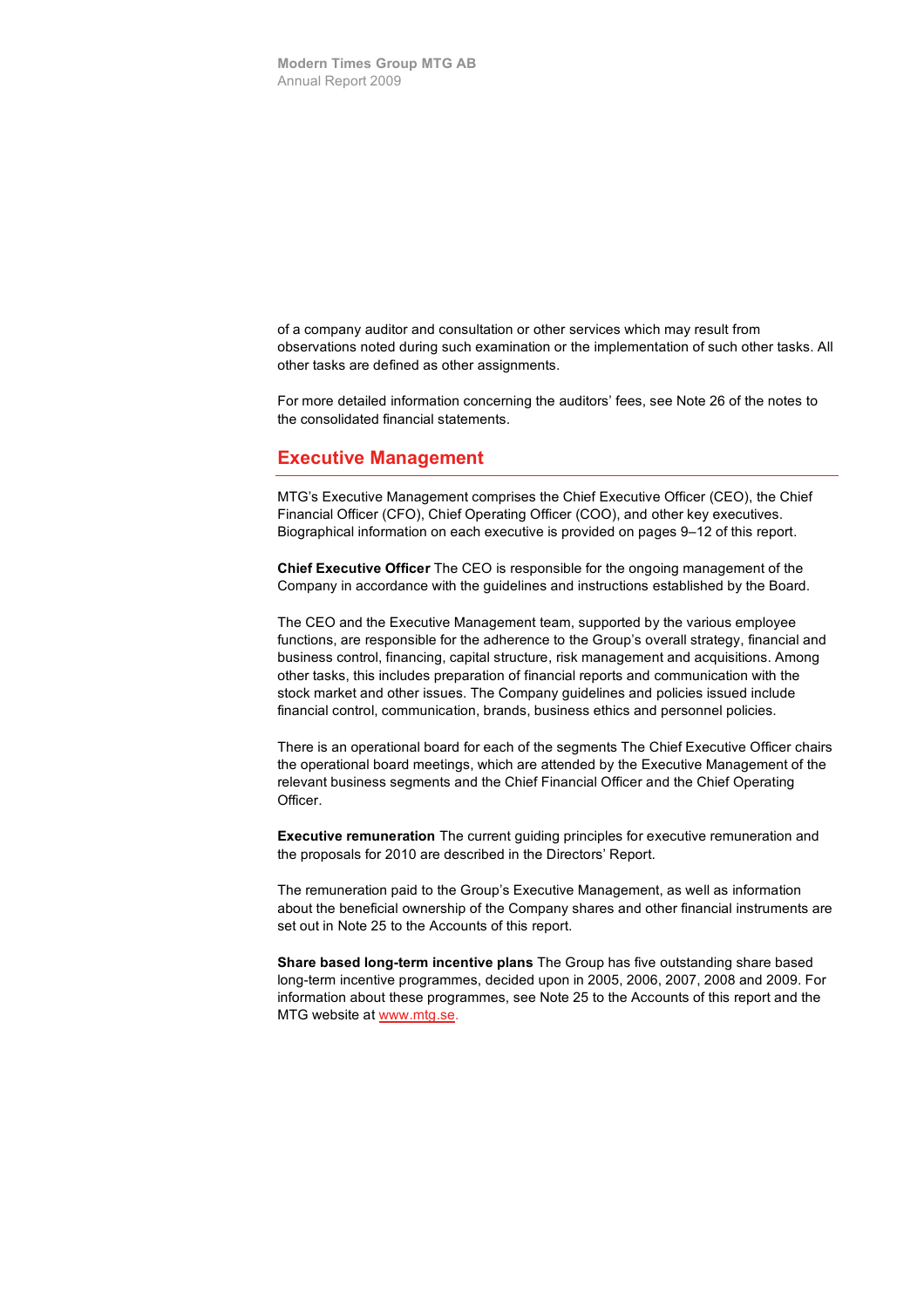#### **Internal control report**

The processes for internal control, risk assessment, control activities and monitoring regarding the financial reporting are designed to ensure reliable overall financial reporting and external financial statements in accordance with International Financial Reporting Standards, applicable laws and regulations and other requirements for listed companies on Nasdaq OMX Stockholm. This process involves the Board, Executive Management and personnel.

**Control environment** The Board has specified a set of instructions and working plans regarding the roles and responsibilities of the Chief Executive Officer and the Board committees. The Board also has a number of established basic guidelines, which are important for its work on internal control activities. This includes monitoring performance against plans and prior years. The Audit Committee assists the Board in overseeing various issues such as internal audit and accounting principles applied by the Group.

The responsibility for maintaining an effective control environment and internal control over financial reporting is delegated to the Chief Executive Officer. Other Executive Managers at various levels have respective responsibilities. The Executive Management regularly reports to the Board according to established routines and in addition to the Audit Committee's reports. Defined responsibilities, instructions, guidelines, manuals and policies together with laws and regulations form the control environment. All employees are accountable for compliance with these guidelines.

**Risk assessment and control activities** The Company has prepared a model for assessing risks in all areas in which a number of items are identified and measured. These risks are reviewed regularly by the Board of Directors and by the Audit Committee, and include both the risk of losing assets as well as irregularities and fraud. Designing control activities is of particular importance to enable the Company to prevent and identify shortcomings. The important areas are compliance with the broadcasting regulations, control and follow-up on penetration, share of viewing and listeners, and the development of advertising markets. Assessing and controlling risks also involve the operational boards in each business area, where meetings are held at least four times a year. The Chief Executive Officer, the business area management, the Chief Financial Officer and the Chief Operating Officer participate in the meetings. Minutes are kept for these meetings. The operational boards are further described under the heading "Executive Management".

**Information and communication** Guidelines and manuals used in the Company's financial reporting are communicated to the employees concerned. There are formal as well as informal information channels to the Executive Management and to the Board of Directors for information from the employees identified as significant. Guidelines for external communication ensure that the Company applies the highest standards for providing accurate information to the financial market. The Group has an established annual procedure for the operating management to give their opinion of the quality of the financial reporting, disclosure and procedures and compliance with internal and external guidelines and regulations.